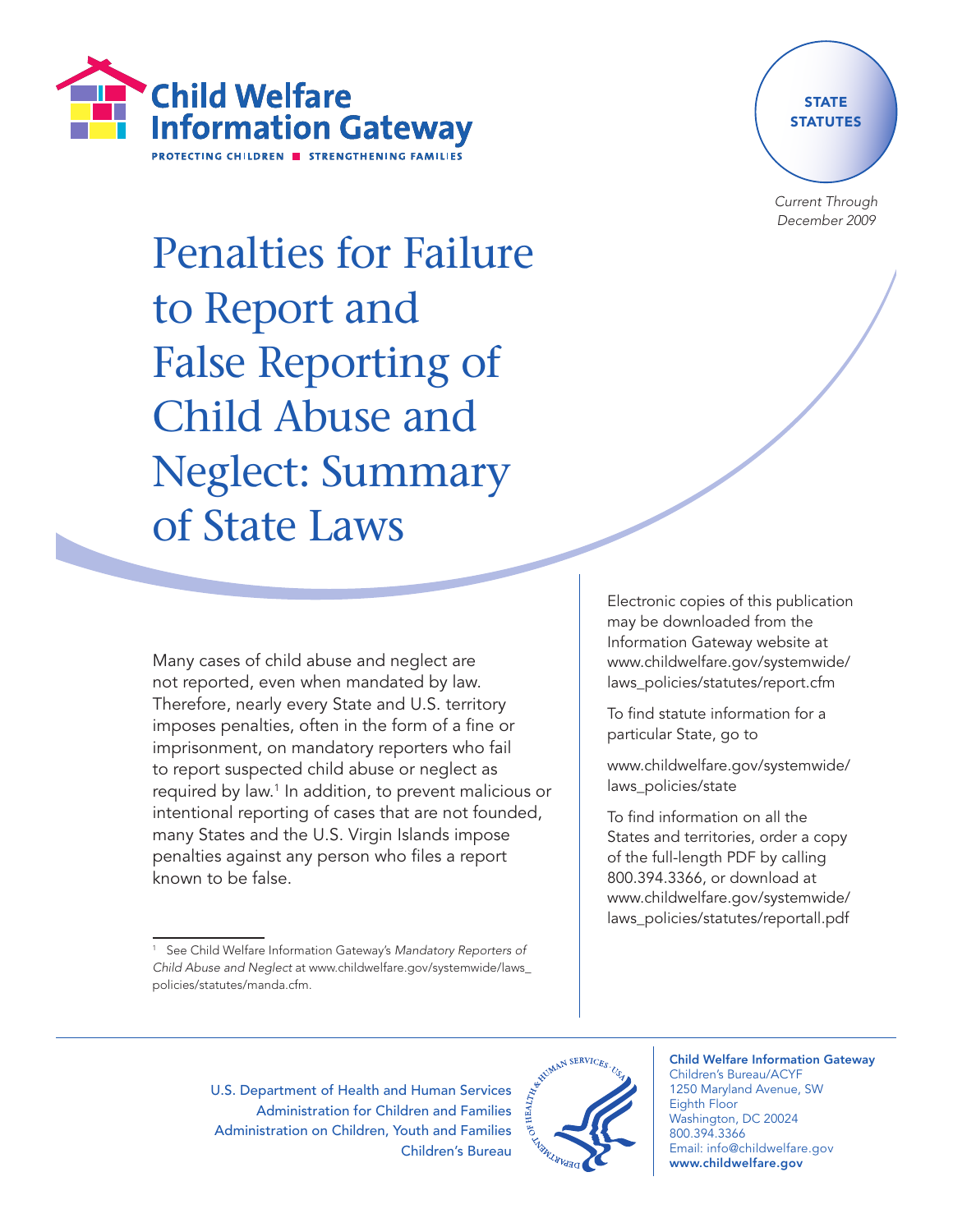# Penalties for Failure to Report

Approximately 47 States, the District of Columbia, American Samoa, Guam, the Northern Mariana Islands, and the Virgin Islands impose penalties on mandatory reporters who knowingly or willfully fail to make a report when they suspect that a child is being abused or neglected.<sup>2</sup> Failure to report is classified as a misdemeanor in 39 States and American Samoa, Guam, and the Virgin Islands.3 In Arizona, Florida, and Minnesota, misdemeanors are upgraded to felonies for failure to report more serious situations, while in Illinois and Guam, second or subsequent violations are classified as felonies.

Twenty States and the District of Columbia, Guam, the Northern Mariana Islands, and the Virgin Islands specify in the reporting laws the penalties for failure to report.<sup>4</sup> Upon conviction, a mandated reporter who fails to report can face jail terms ranging from 10 days to 5 years or fines ranging from \$100 to \$5,000. In seven States and American Samoa, in addition to any criminal penalties, the reporter may be civilly liable for any damages caused by the failure to report.5

# Penalties for False Reporting

Approximately 28 States carry penalties in their civil child protection laws for any person who willfully or intentionally makes a report of child abuse or neglect that the reporter knows to be false.<sup>6</sup> In New York, Ohio, and the Virgin Islands, making false reports of child maltreatment is made illegal in criminal sections of State code.

<sup>&</sup>lt;sup>2</sup> The word approximately is used to stress the fact that the States frequently amend their laws. This information is current through December 2009. Maryland, North Carolina, Wyoming, and Puerto Rico currently do not have statutes imposing penalties for failure to report.

<sup>&</sup>lt;sup>3</sup> The States that do not use the misdemeanor classification for failure to report include Connecticut, Delaware, Massachusetts, Mississippi, New Jersey, Vermont, Virginia, and Wisconsin.

<sup>4</sup> Alabama, California, Connecticut, Delaware, Florida, Louisiana, Maine, Massachusetts, Michigan, Minnesota, Mississippi, New Mexico, Rhode Island, South Carolina, Tennessee, Vermont, Virginia, Washington, West Virginia, and Wisconsin.

<sup>5</sup> Arkansas, Colorado, Iowa, Michigan, Montana, New York, and Rhode Island.

<sup>6</sup> Arizona, Arkansas, California, Colorado, Connecticut, Florida, Idaho, Illinois, Indiana, Iowa, Kansas, Kentucky, Louisiana, Maine, Massachusetts, Michigan, Minnesota, Missouri, Montana, Nebraska, Oklahoma, Rhode Island, South Carolina, Tennessee, Texas, Virginia, Washington, and Wyoming.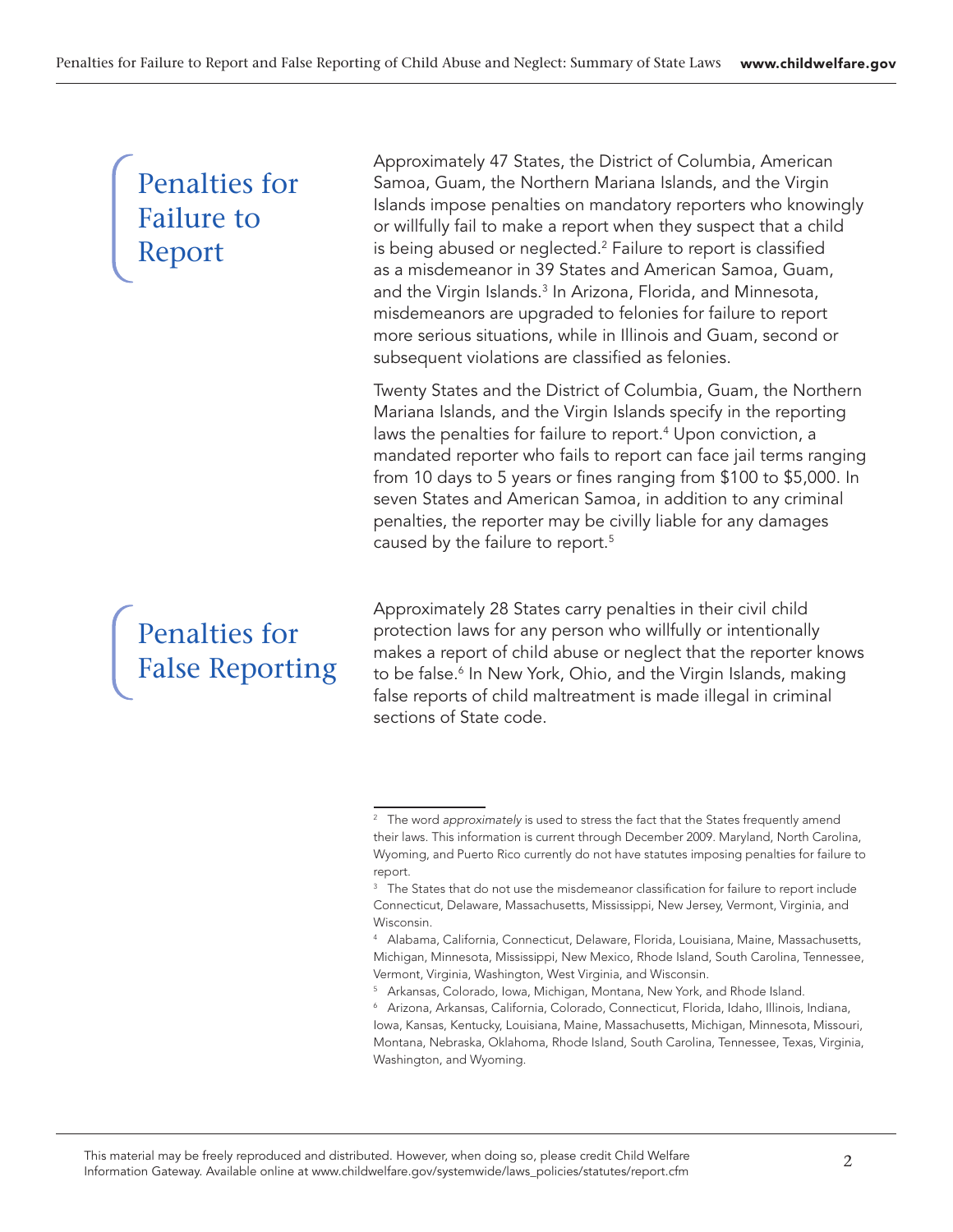Twenty States and the Virgin Islands classify false reporting as a misdemeanor or similar charge.<sup>7</sup> In Florida, Tennessee, and Texas, false reporting is a felony, while in Arkansas, Illinois, Indiana, Missouri, and Virginia, second or subsequent offenses are upgraded to felonies. In Michigan, false reporting can be either a misdemeanor or a felony, depending on the seriousness of the alleged abuse in the report. No criminal penalties are imposed in California, Maine, Montana, Minnesota, and Nebraska; however, immunity from civil or criminal action that is provided to reporters of abuse or neglect is not extended to those who make a false report.

Eleven States and the Virgin Islands specify the penalties for making a false report.<sup>8</sup> Upon conviction, the reporter can face jail terms ranging from 30 days to 5 years or fines ranging from \$200 to \$5,000. Florida imposes the most severe penalties: In addition to a court sentence of 5 years and \$5,000, the Department of Children and Family Services may fine the reporter up to \$10,000. In six States the reporter may be civilly liable for any damages caused by the report.<sup>9</sup>

This publication is a product of the State Statutes Series prepared by Child Welfare Information Gateway. While every attempt has been made to be complete, additional information on these topics may be in other sections of a State's code as well as in agency regulations, case law, and informal practices and procedures.

<sup>7</sup> Arizona, Arkansas, Colorado, Illinois (disorderly conduct), Indiana, Iowa, Kansas, Kentucky, Louisiana, Michigan, Missouri, New York, North Dakota, Ohio, Oklahoma, Rhode Island, South Carolina, Virginia, Washington, and Wyoming.

<sup>&</sup>lt;sup>8</sup> Connecticut, Florida, Louisiana, Massachusetts, Michigan, Oklahoma, Rhode Island, South Carolina, Texas, Washington, and Wyoming.

<sup>9</sup> California, Colorado, Idaho, Indiana, Minnesota, and North Dakota.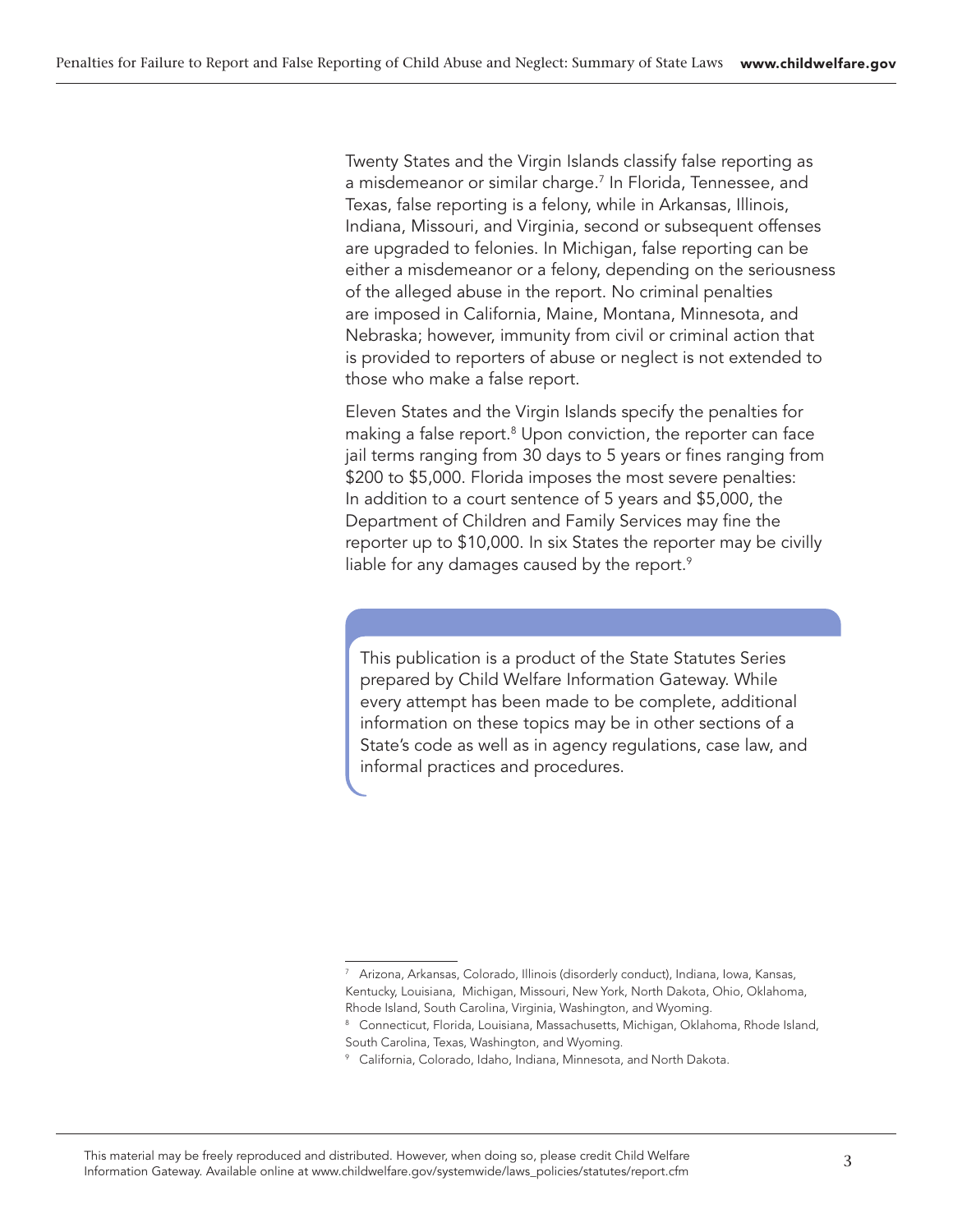#### Alabama

#### Failure to Report Ala. Code § 26-14-13

Any person who knowingly fails to make the report required by the reporting laws shall be guilty of a misdemeanor and shall be punished by a sentence of not more than 6 months imprisonment or a fine of not more than \$500.

#### False Reporting

This issue is not addressed in the statutes reviewed.

#### Alaska

#### Failure to Report Alaska Stat. § 47.17.068

A person who fails to comply with the laws requiring reports of child abuse or neglect or child pornography and who knew or should have known that the circumstances gave rise to the need for a report is guilty of a Class A misdemeanor.

#### False Reporting

This issue is not addressed in the statutes reviewed.

#### American Samoa

#### Failure to Report

#### Ann. Code § 45.2002(d)

Any person who willfully violates the provisions of subsection (a) [requiring certain persons to report]:

- Commits a Class A misdemeanor
- Is liable for damages proximately caused

#### False Reporting

This issue is not addressed in the statutes reviewed.

#### Arizona

#### Failure to Report Rev. Stat. § 13-3620(O)

A person who violates this section requiring the reporting of child abuse or neglect is guilty of a Class 1 misdemeanor, except if the failure to report involves a reportable offense, in which case the person is guilty of a Class 6 felony.

#### False Reporting Rev. Stat. § 13-3620.01

A person acting with malice who knowingly and intentionally makes a false report of child abuse or neglect, or a person acting with malice who coerces another person to make a false report of child abuse or neglect, is guilty of a Class 1 misdemeanor.

A person who knowingly and intentionally makes a false report that another person made a false report is guilty of a Class 1 misdemeanor.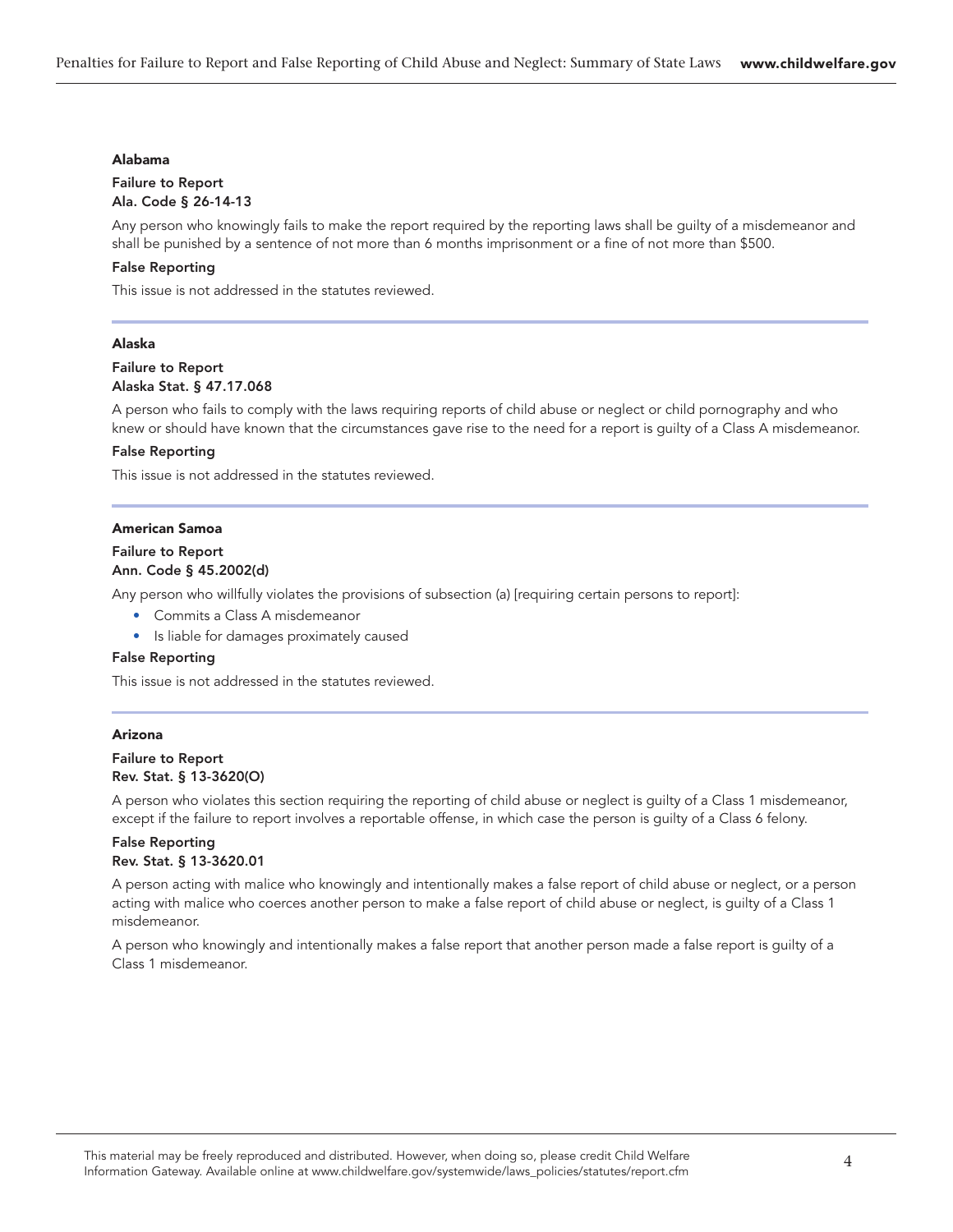#### Arkansas

#### Failure to Report Ann. Code §§ 12-18-201; 12-18-202; 12-18- 206

A person commits the offense of failure to notify by a mandated reporter in the first degree if he or she:

- Is a mandated reporter under this chapter
- Has:
	- » Reasonable cause to suspect that a child has been subjected to child maltreatment
	- » Reasonable cause to suspect that a child has died as a result of child maltreatment
	- » Observes a child being subjected to conditions or circumstances that would reasonably result in child maltreatment
- Knowingly fails to notify the Child Abuse Hotline of the child maltreatment or suspected child maltreatment Failure to notify by a mandated reporter in the first degree is a Class A misdemeanor.

A person commits the offense of failure to notify by a mandated reporter in the second degree if he or she:

- Is a mandated reporter under this chapter
- Has:
	- » Reasonable cause to suspect that a child has been subjected to child maltreatment
	- » Reasonable cause to suspect that a child has died as a result of child maltreatment
	- » Observes a child being subjected to conditions or circumstances that would reasonably result in child maltreatment
- Recklessly fails to notify the Child Abuse Hotline of the child maltreatment or suspected child maltreatment

Failure to notify by a mandated reporter in the second degree is a Class C misdemeanor.

A person required to make a report of child maltreatment or suspected child maltreatment to the Child Abuse Hotline who purposely fails to do so is civilly liable for damages proximately caused by that failure.

# False Reporting

#### Ann. Code § 12-18-203

A person commits the offense of making a false report under this chapter if he or she purposely makes a report containing a false allegation to the Child Abuse Hotline knowing the allegation to be false.

A first offense of making a false report under this chapter is a Class A misdemeanor. A subsequent offense of making a false report under this chapter is a Class D felony.

#### California

#### Failure to Report Penal Code §§ 11166(c); 11166.01

Any mandated reporter who fails to report an incident of known or reasonably suspected child abuse or neglect is guilty of a misdemeanor punishable by up to 6 months in a county jail, by a fine of \$1,000, or both. If a mandated reporter intentionally conceals his or her failure to report an incident known by the mandated reporter to be abuse or severe neglect, the failure to report is a continuing offense until an agency specified in § 11165.9 discovers the offense.

Any supervisor or administrator who violates § 11166(1) [that prohibits impeding others from making a report], shall be punished by not more than 6 months in a county jail, by a fine of not more than \$1,000, or both.

Any mandated reporter who willfully fails to report abuse or neglect, or any person who impedes or inhibits a report of abuse or neglect, where that abuse or neglect results in death or great bodily injury, shall be punished by not more than 1 year in a county jail, by a fine of not more than \$5,000, or both.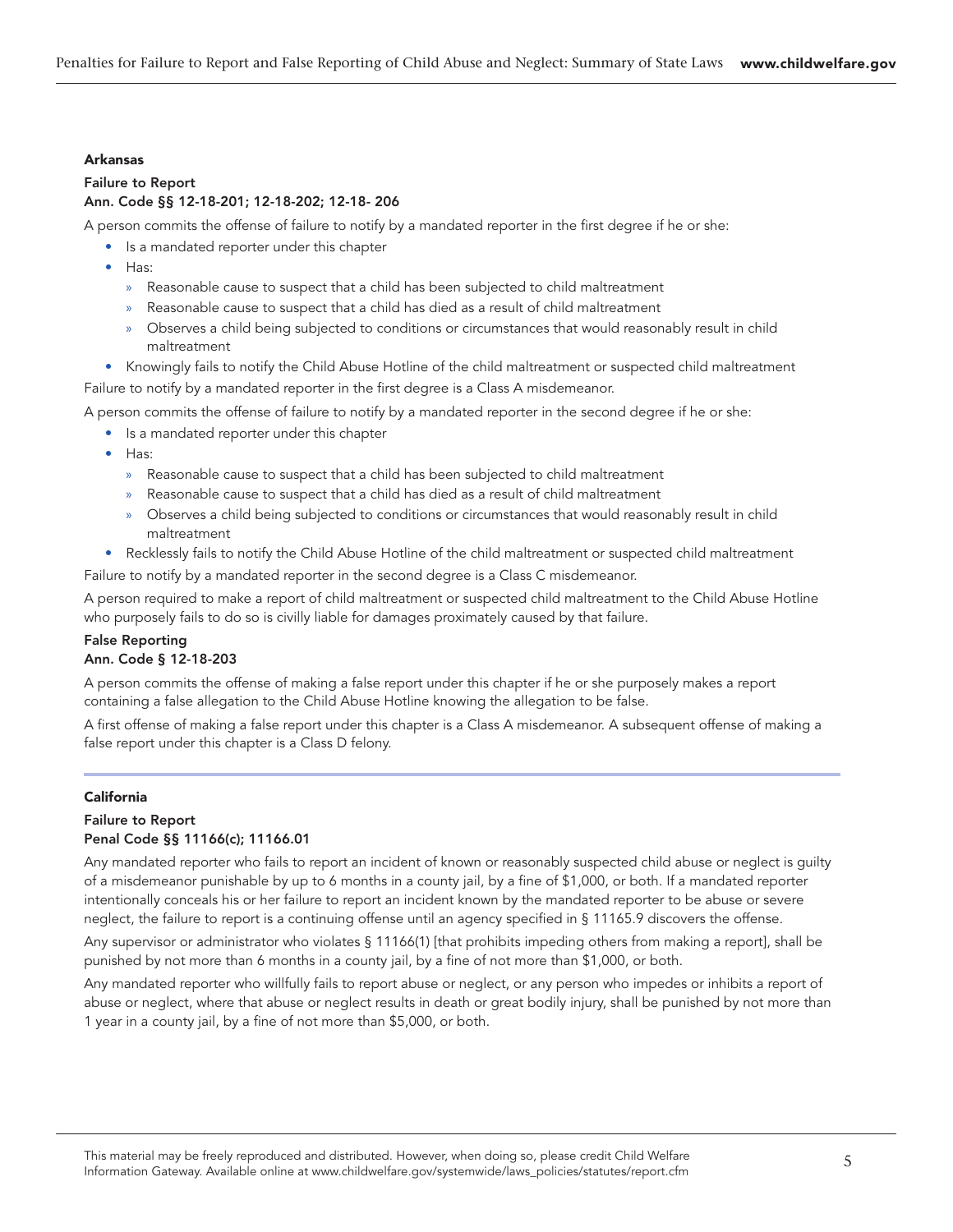# False Reporting Penal Code § 11172(a)

Any person reporting a known or suspected instance of child abuse or neglect shall not incur civil or criminal liability as a result of any report unless it can be proven that a false report was made and the person knew that the report was false or was made with reckless disregard of the truth or falsity of the report.

Any person who makes a report of child abuse or neglect known to be false or with reckless disregard of the truth or falsity of the report is liable for any damages caused.

#### Colorado

# Failure to Report Rev. Stat. § 19-3-304(4)

Any mandatory reporter who willfully fails to report as required by § 19-3-304(1):

- Commits a Class 3 misdemeanor and shall be punished as provided by law
- Shall be liable for damages proximately caused

#### False Reporting Rev. Stat. § 19-3-304(3.5), (4)

No person, including a mandatory reporter, shall knowingly make a false report of abuse or neglect to a county department or local law enforcement agency.

Any person who violates this provision:

- Commits a Class 3 misdemeanor and shall be punished as provided by law
- Shall be liable for damages proximately caused

#### Connecticut

# Failure to Report Gen. Stat. § 17a-101a

Any person who is required to report who fails to make such report shall be:

- Fined not less than \$500 nor more than \$2,500
- Required to participate in an educational and training program pursuant to § 17a-101(d)

#### False Reporting Gen. Stat. § 17a-101e(c)

Any person who knowingly makes a false report of child abuse or neglect shall be fined not more than \$2,000, imprisoned for not more than 1 year, or both.

#### Delaware

# Failure to Report Ann. Code Tit. 16, § 914

Any person who violates § 903 of this title [that requires certain persons to report suspected child abuse or neglect] shall be liable for a civil penalty not to exceed \$5,000 for the first violation and not to exceed \$50,000 for any subsequent violation.

In any action brought under this section, if the court finds a violation, the court may award costs and attorneys' fees.

# False Reporting

This issue is not addressed in the statutes reviewed.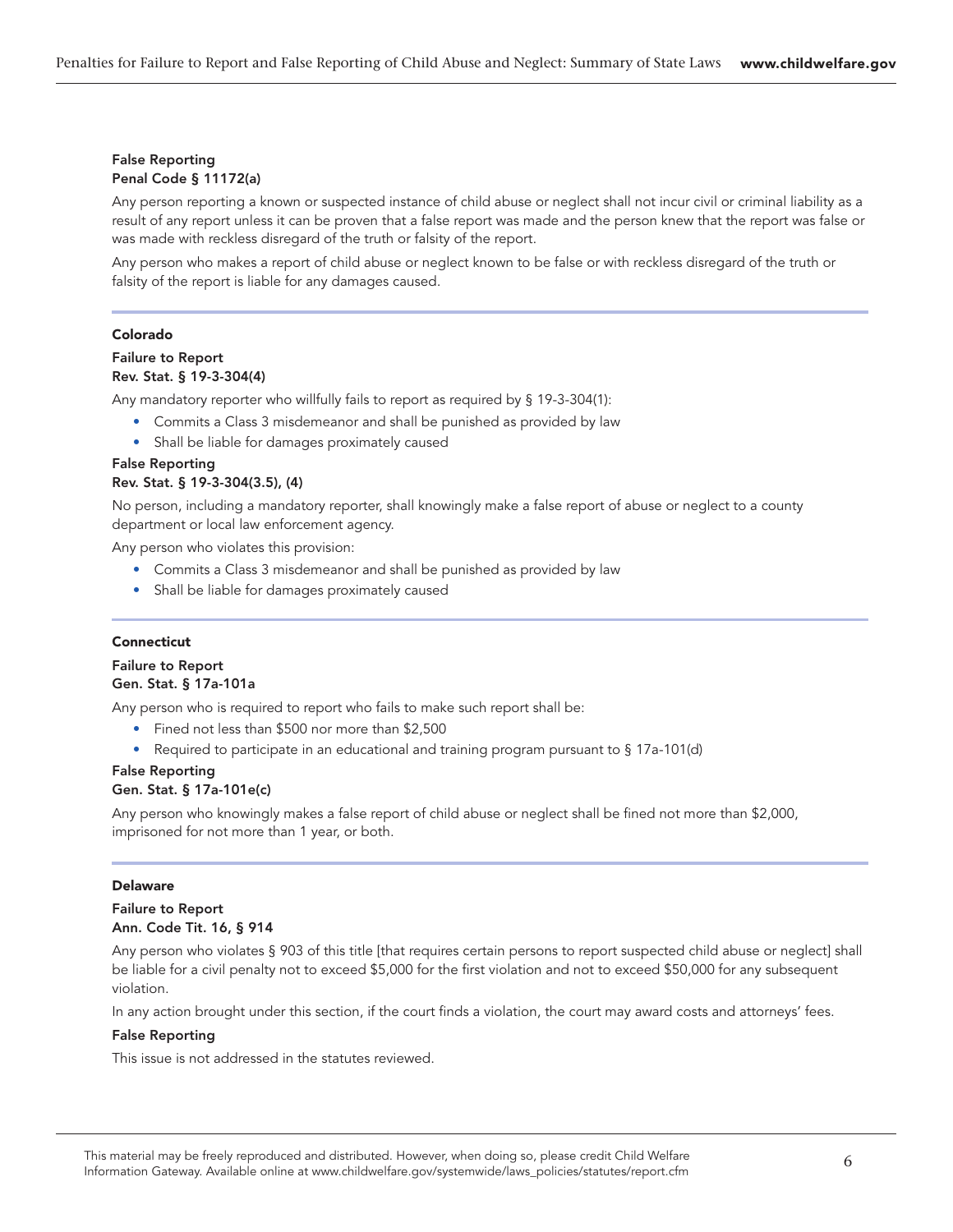#### District of Columbia

# Failure to Report

Ann. Code § 4-1321.07

Any person required to make a report under the reporting laws who willfully fails to make such a report shall be fined not more than \$300, imprisoned for not more than 90 days, or both.

#### False Reporting

This issue is not addressed in the statutes reviewed.

#### Florida

#### Failure to Report Ann. Stat. § 39.205(1)-(2)

A person who is required to report known or suspected child abuse or neglect, and who knowingly and willfully fails to do so, or who knowingly and willfully prevents another person from doing so, is guilty of a misdemeanor of the first degree. Upon conviction, the person may be:

- Imprisoned for a term not to exceed 1 year
- Fined \$1,000

Unless the court finds that the person is a victim of domestic violence or that other mitigating circumstances exist, a person who is 18 years of age or older and lives in the same house or living unit as a child who is known or suspected to be a victim of child abuse, neglect of a child, or aggravated child abuse, and knowingly and willfully fails to report the child abuse, commits a felony of the third degree. Upon conviction, the person may be:

- Imprisoned for a term not to exceed 5 years
- Fined \$5,000

# False Reporting

# Ann. Stat. §§ 39.205(6); 39.206(1)

A person who knowingly and willfully makes a false report of child abuse, abandonment, or neglect, or who advises another to make a false report, is guilty of a felony of the third degree. Upon conviction, the person may be:

- Imprisoned for a term not to exceed 5 years
- Fined \$5,000

In addition to any other penalty authorized by this section or other law, the Department of Children and Family Services may impose a fine, not to exceed \$10,000 for each violation, upon a person who knowingly and willfully makes a false report of abuse, abandonment, or neglect of a child, or a person who counsels another to make a false report.

#### Georgia

# Failure to Report Ann. Code § 19-7-5(h)

Any person or official required by law to report a suspected case of child abuse who knowingly and willfully fails to do so shall be guilty of a misdemeanor.

# False Reporting

This issue is not addressed in the statutes reviewed.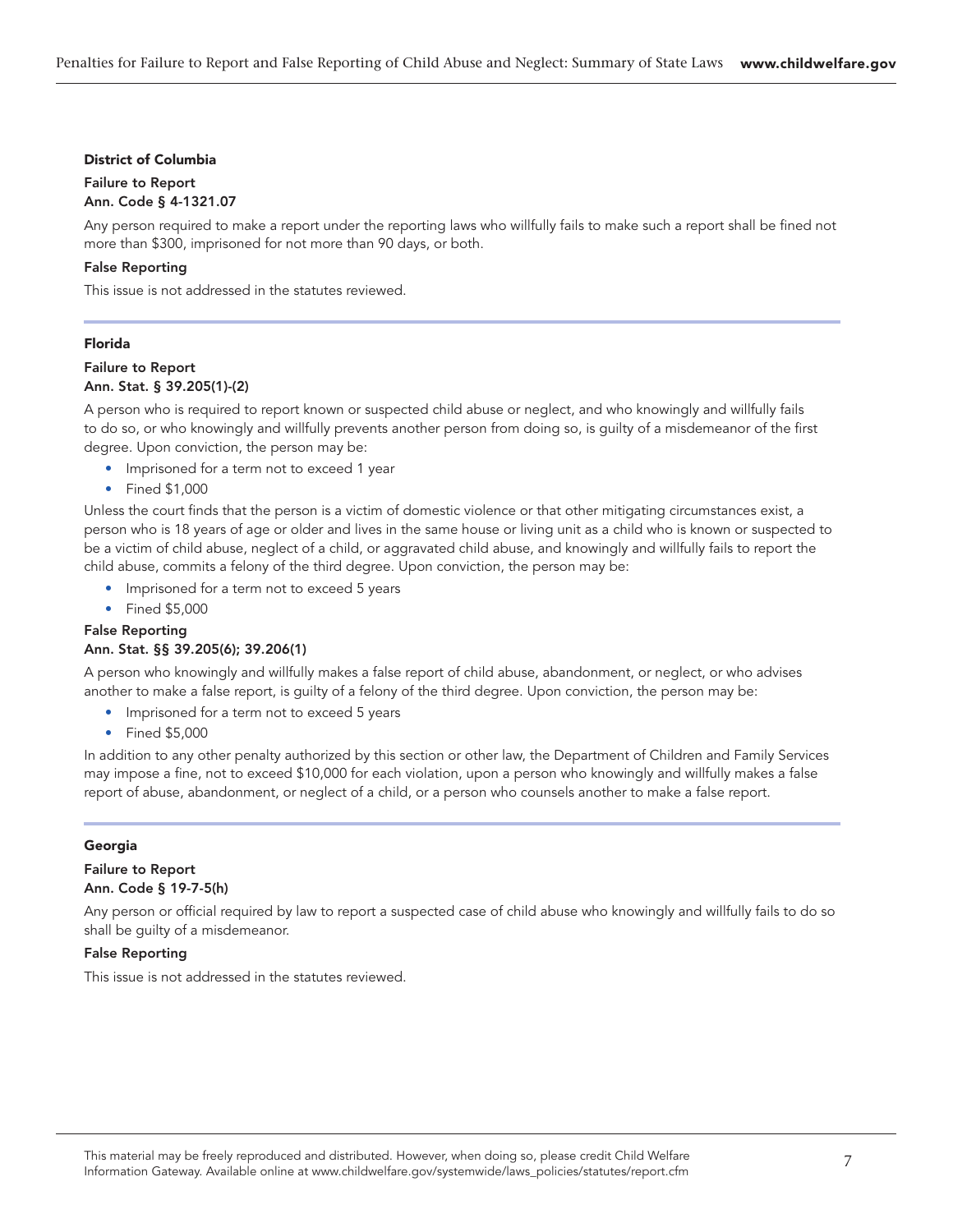#### Guam

#### Failure to Report Ann. Code Tit. 19, § 13207

Any person required to report who fails to report an instance of child abuse that he or she knows to exist or reasonably should know to exist is guilty of a misdemeanor that is punishable by imprisonment for a term not to exceed 6 months, a fine of not more than \$1,000, or both.

A second or subsequent conviction shall be a felony in the third degree.

#### False Reporting

This issue is not addressed in the statutes reviewed.

#### Hawaii

#### Failure to Report Rev. Stat. § 350-1.2

Any mandatory reporter who knowingly prevents another person from reporting, or who knowingly fails to provide information as required by the reporting laws, shall be guilty of a petty misdemeanor.

#### False Reporting

This issue is not addressed in the statutes reviewed.

#### Idaho

#### Failure to Report Idaho Code § 16-1605(4)

Failure to report as required by the reporting laws shall be a misdemeanor.

#### False Reporting Idaho Code § 16-1607

Any person who makes a report or allegation of child abuse, abandonment, or neglect knowing the report is false, or who reports or alleges the same in bad faith or with malice, shall be liable to the party or parties against whom the report was made for the amount of actual damages sustained or statutory damages of \$2,500, whichever is greater, plus attorney's fees and costs of suit.

If the court finds that the defendant acted with malice or oppression, the court may award treble actual damages or treble statutory damages, whichever is greater.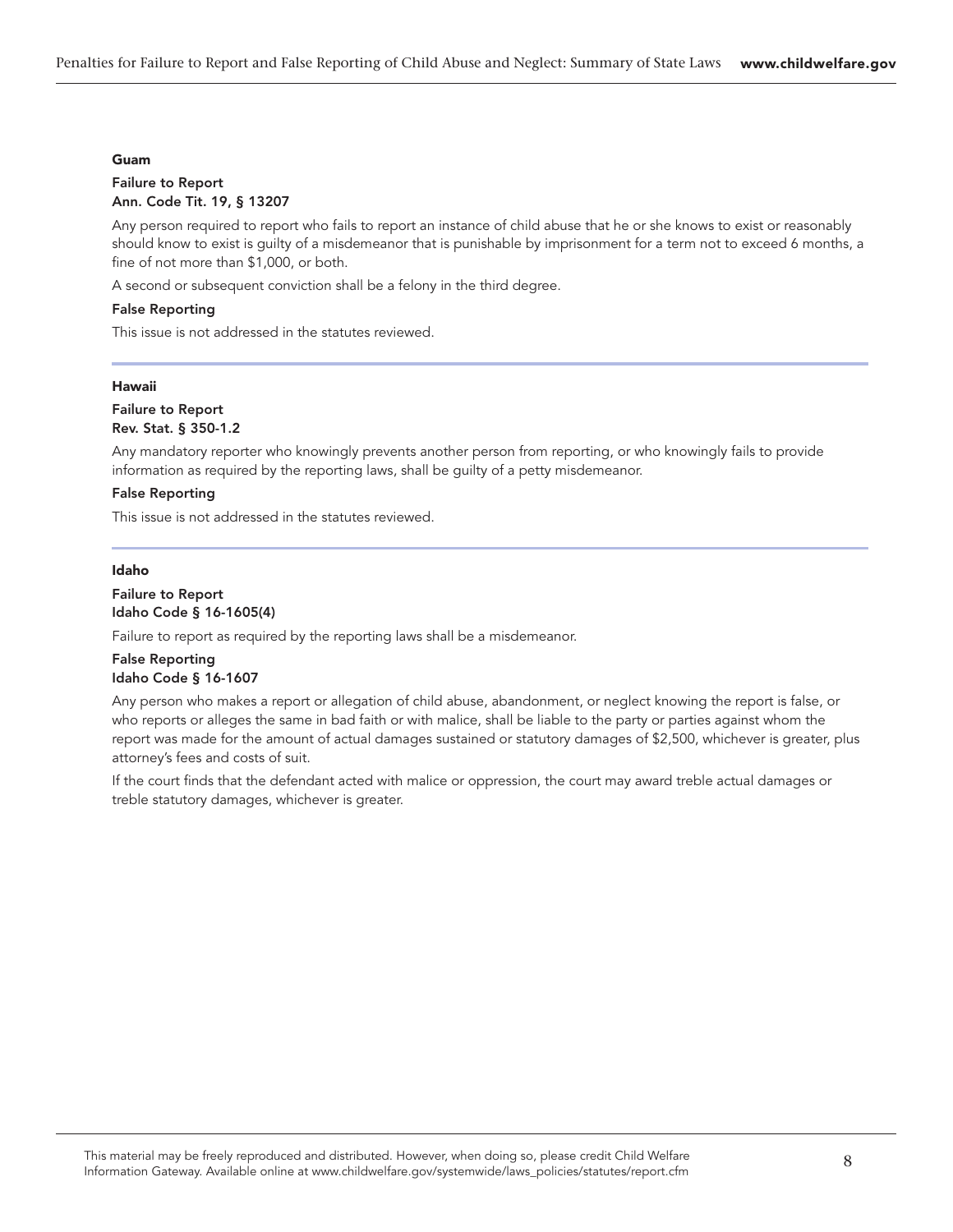#### Illinois

#### Failure to Report Comp. Stat. Ch. 325, §§ 5/4.02; 5/4

Any physician who willfully fails to report suspected child abuse or neglect shall be referred to the Illinois State Medical Disciplinary Board for action in accordance with the Medical Practice Act of 1987. Any dentist or dental hygienist who willfully fails to report suspected child abuse or neglect shall be referred to the Department of Professional Regulation for action in accordance with the Illinois Dental Practice Act.

Any mandatory reporter who willfully fails to report suspected child abuse or neglect shall be guilty of a Class A misdemeanor for a first violation and a Class 4 felony for a second or subsequent violation.

Any person who knowingly and willfully violates any provision of this Section is guilty of a Class A misdemeanor for a first violation and a Class 4 felony for a second or subsequent violation.

If the person acted as part of a plan or scheme having as its object the prevention of discovery of an abused or neglected child by lawful authorities for the purpose of protecting or insulating any person or entity from arrest or prosecution, the person is guilty of a Class 4 felony for a first offense and a Class 3 felony for a second or subsequent offense (regardless of whether the second or subsequent offense involves any of the same facts or persons as the first or other prior offense).

# False Reporting Comp. Stat. Ch. 325, § 5/4

Any person who knowingly transmits a false report to the department commits the offense of disorderly conduct. Any person who violates this provision a second or subsequent time shall be guilty of a Class 3 felony.

#### Indiana

# Failure to Report Ann. Code § 31-33-22-1

A person who knowingly fails to make a report required by law commits a Class B misdemeanor.

A person who, in his or her capacity as a staff member of a medical or other institution, school, facility, or agency, is required to make a report to the individual in charge of the institution, school, facility, or agency, or his or her designated agent, as required by § 31-33-5-2, and who knowingly fails to make a report commits a Class B misdemeanor. This penalty is imposed in addition to the penalty imposed above.

#### False Reporting Ann. Code § 31-33-22-3(a)-(b)

A person who intentionally communicates to a law enforcement agency or the department a report of child abuse or neglect, knowing the report to be false, commits a Class A misdemeanor. The offense is a Class D felony if the person has a previous unrelated conviction for making a report of child abuse or neglect knowing the report to be false.

A person who intentionally communicates to a law enforcement agency or the department a report of child abuse or neglect knowing the report to be false is liable to the person accused of child abuse or neglect for actual damages. The finder of fact may award punitive damages and attorney's fees in an amount determined by the finder of fact against the person.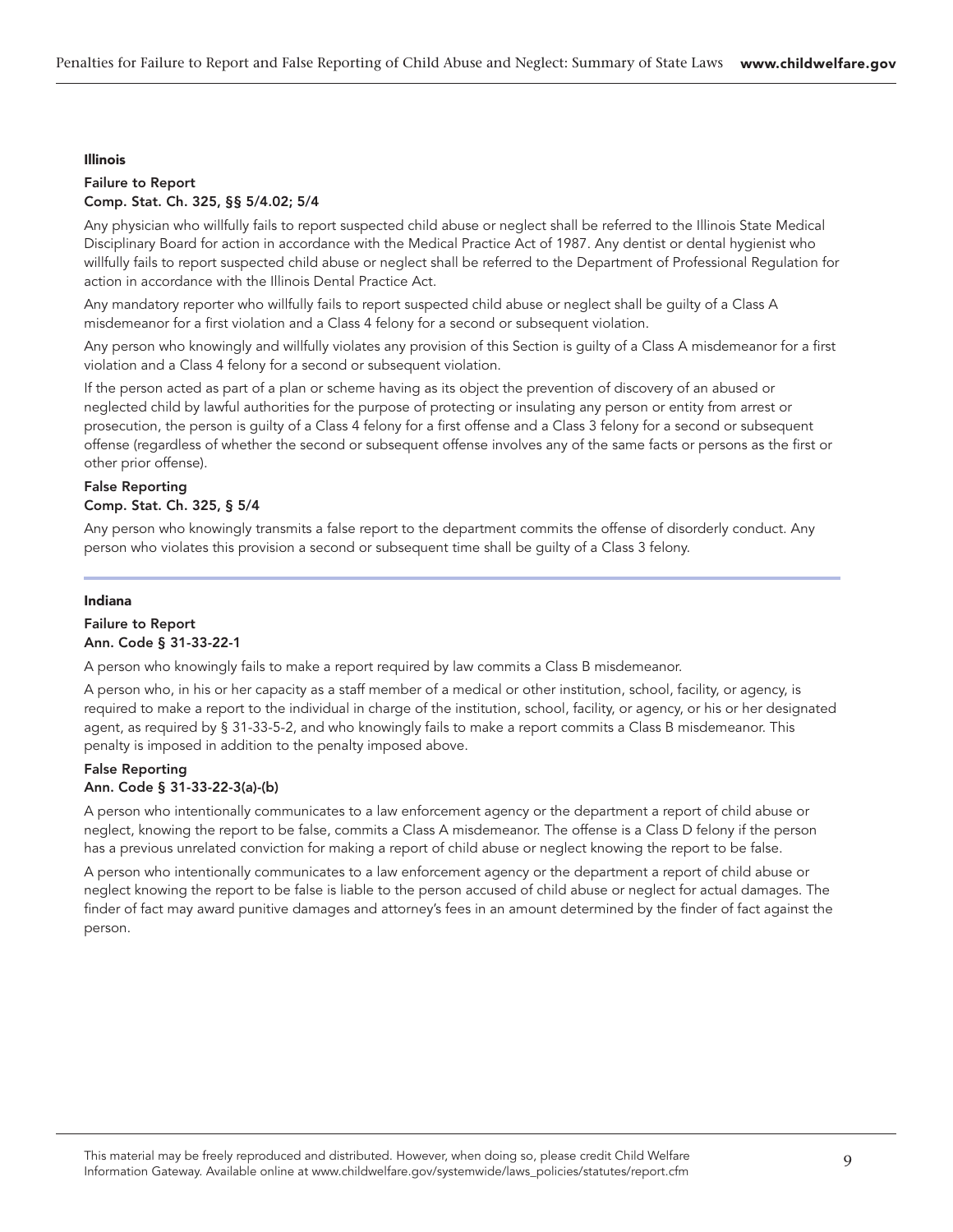#### Iowa

#### Failure to Report Ann. Stat. § 232.75(1)-(2)

Any person, official, agency, or institution required to report a suspected case of child abuse who knowingly and willfully fails to do so is guilty of a simple misdemeanor.

Any person, official, agency, or institution required by § 232.69 to report a suspected case of child abuse who knowingly fails to do so, or who knowingly interferes with the making of such a report in violation of § 232.70, is civilly liable for the damages proximately caused by such failure or interference.

#### False Reporting Ann. Stat. § 232.75(3)

A person who reports or causes to be reported to the Department of Human Services false information regarding an alleged act of child abuse, knowing that the information is false or that the act did not occur, commits a simple misdemeanor.

#### Kansas

# Failure to Report Ann. Stat. § 38-2223(e)

Willful and knowing failure to make a report required by this section is a Class B misdemeanor. It is not a defense that another mandatory reporter made a report.

Intentionally preventing or interfering with the making of a report required by this section is a Class B misdemeanor.

#### False Reporting Ann. Stat. § 38-2223(e)

Any person who willfully and knowingly makes a false report pursuant to this section or makes a report that such person knows lacks factual foundation is guilty of a Class B misdemeanor.

#### Kentucky

# Failure to Report Rev. Stat. § 620.990(1)

Any person intentionally violating the provisions of this chapter shall be guilty of a Class B misdemeanor.

#### False Reporting Rev. Stat. § 620.050(1)

Any person who knowingly makes a false report and does so with malice shall be guilty of a Class A misdemeanor.

#### Louisiana

#### Failure to Report Children's Code art. 609; Rev. Stat. 14:403(A)(1)

Violation of the duties imposed upon a mandatory reporter subjects the offender to criminal prosecution.

Any person who is required to report the abuse or neglect or sexual abuse of a child and knowingly and willfully fails to do so shall be guilty of a misdemeanor and upon conviction shall be fined not more than \$500, imprisoned for not more than 6 months, or both.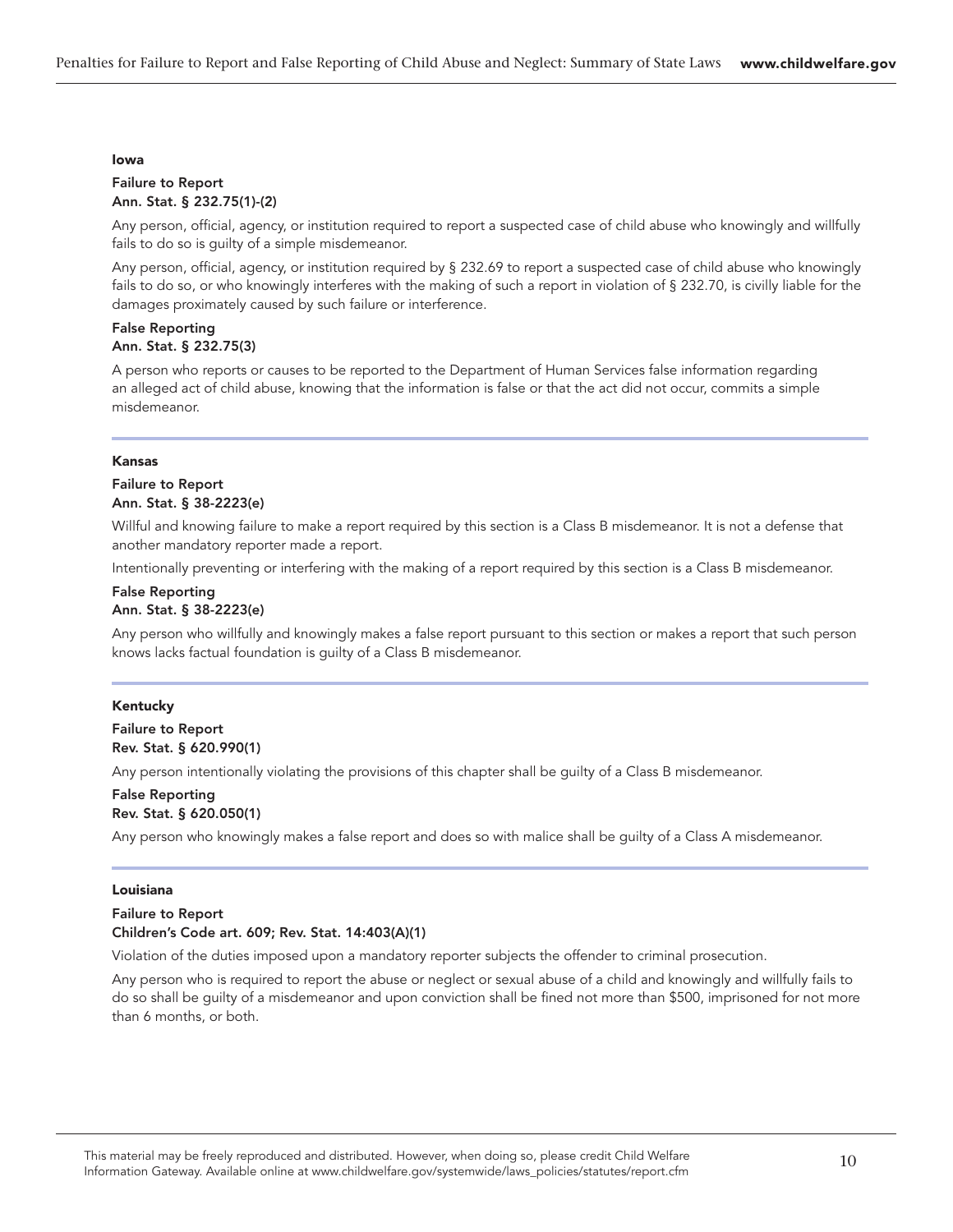# False Reporting

# Children's Code art. 609; Rev. Stat. 14:403(A)(3)

The filing of a report, known to be false, may subject the offender to criminal prosecution.

Any person who reports a child as abused or neglected or sexually abused to the department or to any law enforcement agency, knowing that such information is false, shall be guilty of a misdemeanor and upon conviction shall be fined not more than \$500, imprisoned for not more than 6 months, or both.

#### **Maine**

#### Failure to Report Rev. Stat. Tit. 22, § 4009

A person who knowingly violates a provision of this chapter commits a civil violation for which a forfeiture of not more than \$500 may be adjudged.

#### False Reporting Rev. Stat. Tit. 22, § 4014(1)

Immunity from any criminal or civil liability for the act of reporting or participating in the investigation or proceeding is not extended in instances when a false report is made and the person knows the report is false. Nothing in this section may be construed to bar criminal or civil action regarding perjury.

#### Maryland

#### Failure to Report

This issue is not addressed in the statutes reviewed.

#### False Reporting

This issue is not addressed in the statutes reviewed.

#### **Massachusetts**

Failure to Report Gen. Laws Ch. 119, § 51A

Any mandatory reporter who fails to report shall be punished by a fine of not more than \$1,000.

# False Reporting

# Gen. Laws Ch. 119, § 51A

Whoever knowingly and willfully files a frivolous report of abuse or neglect under this section shall be punished by a fine of not more than \$1,000.

#### Effective July 1, 2010

Whoever knowingly and willfully files a frivolous report of child abuse or neglect under this section shall be punished by:

- A fine of not more than \$2,000 for the first offense
- Imprisonment for not more than 6 months and a fine of not more than \$2,000 for the second offense
- Imprisonment for not more than 2 1/2 years and a fine of not more than \$2,000 for the third and subsequent offenses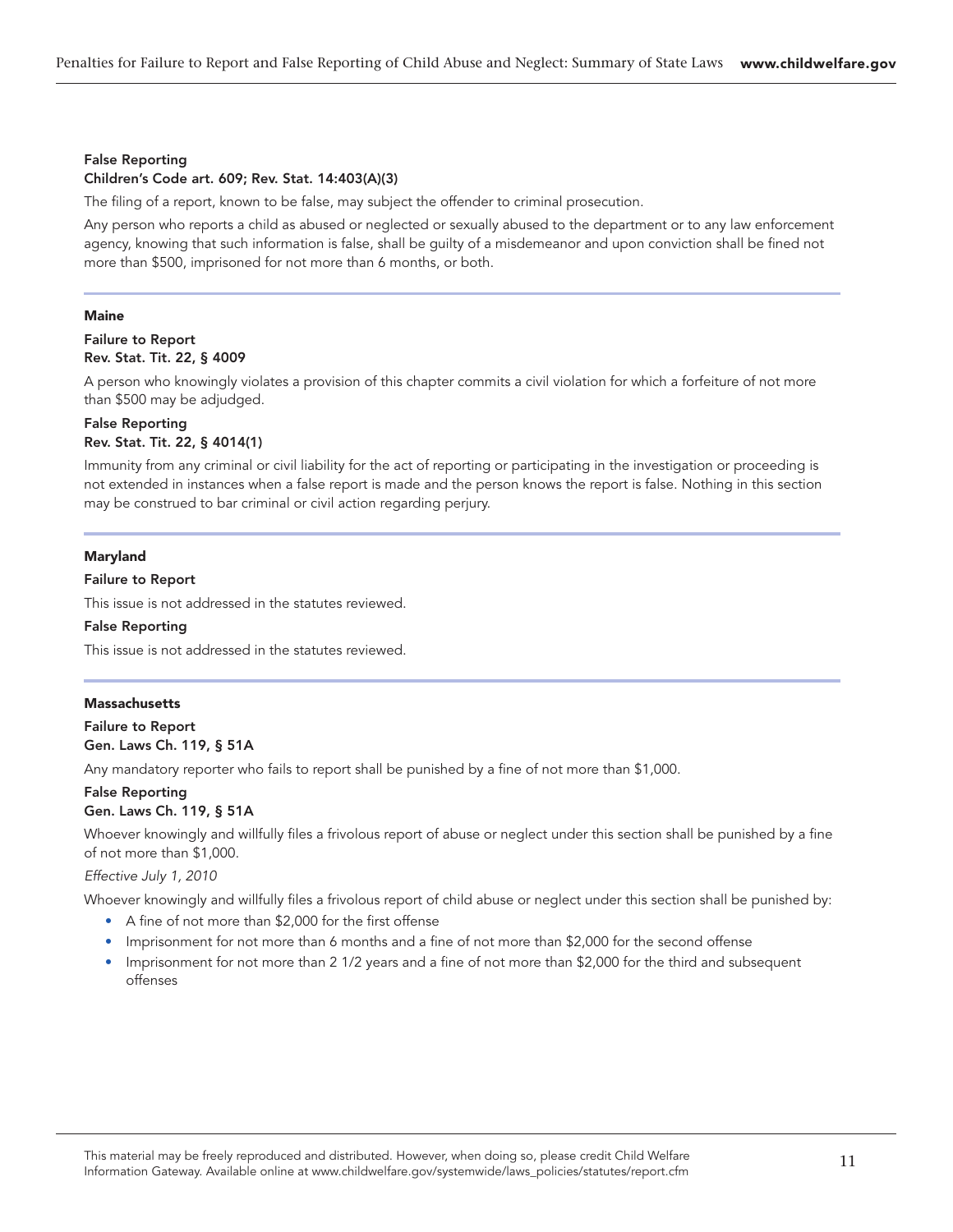#### Michigan

#### Failure to Report Comp. Laws § 722.633(1), (2)

A mandatory reporter who fails to report as required is civilly liable for the damages proximately caused by the failure.

A mandatory reporter who knowingly fails to report as required is guilty of a misdemeanor punishable by one or both of the following:

- Imprisonment for not more than 93 days
- A fine of not more than \$500

# False Reporting

# Comp. Laws § 722.633(5)

Any person who intentionally makes a false report of child abuse or neglect knowing that the report is false is guilty of a crime as follows:

- If the child abuse or neglect would not constitute a crime but would constitute a misdemeanor if the report were true, the person is guilty of a misdemeanor punishable by imprisonment for not more than 93 days or a fine of not more than \$100, or both.
- If the child abuse or neglect reported would constitute a felony if the report were true, the person is guilty of a felony punishable by the lesser of the following:
	- » The penalty for the child abuse or neglect falsely reported
	- » Imprisonment for not more than 4 years or a fine of not more than \$2,000, or both

#### Minnesota

#### Failure to Report Ann. Stat. § 626.556, Subd. 6

A mandatory reporter who knows or has reason to believe that a child is neglected or physically or sexually abused, or has been neglected or physically or sexually abused within the preceding 3 years, and fails to report the abuse is guilty of a misdemeanor.

A mandatory reporter who knows or has reason to believe that two or more children not related to the perpetrator have been physically or sexually abuse by the same perpetrator within the preceding 10 years, and fails to report is guilty of a gross misdemeanor.

A parent, guardian, or caregiver who knows or reasonably should know that the child's health is in serious danger and who fails to report:

- Is guilty of a gross misdemeanor if the child suffers substantial or great bodily harm because of the lack of medical care
- Is guilty of a felony if the child dies because of the lack of medical care, and may be subject to one or both of the following:
	- » Imprisonment for not more than 2 years
	- » A fine of not more than \$4,000

The law providing that a parent, guardian, or caregiver may, in good faith, select and depend on spiritual means or prayer for treatment or care of a child does not exempt a parent, guardian, or caregiver from the duty to report under this provision.

# False Reporting Ann. Stat. § 626.556, Subd. 5

Any person who knowingly or recklessly makes a false report under the reporting laws shall be liable in a civil suit for any actual damages suffered by the person(s) so reported and for any punitive damages set by the court or jury, plus costs and reasonable attorney fees.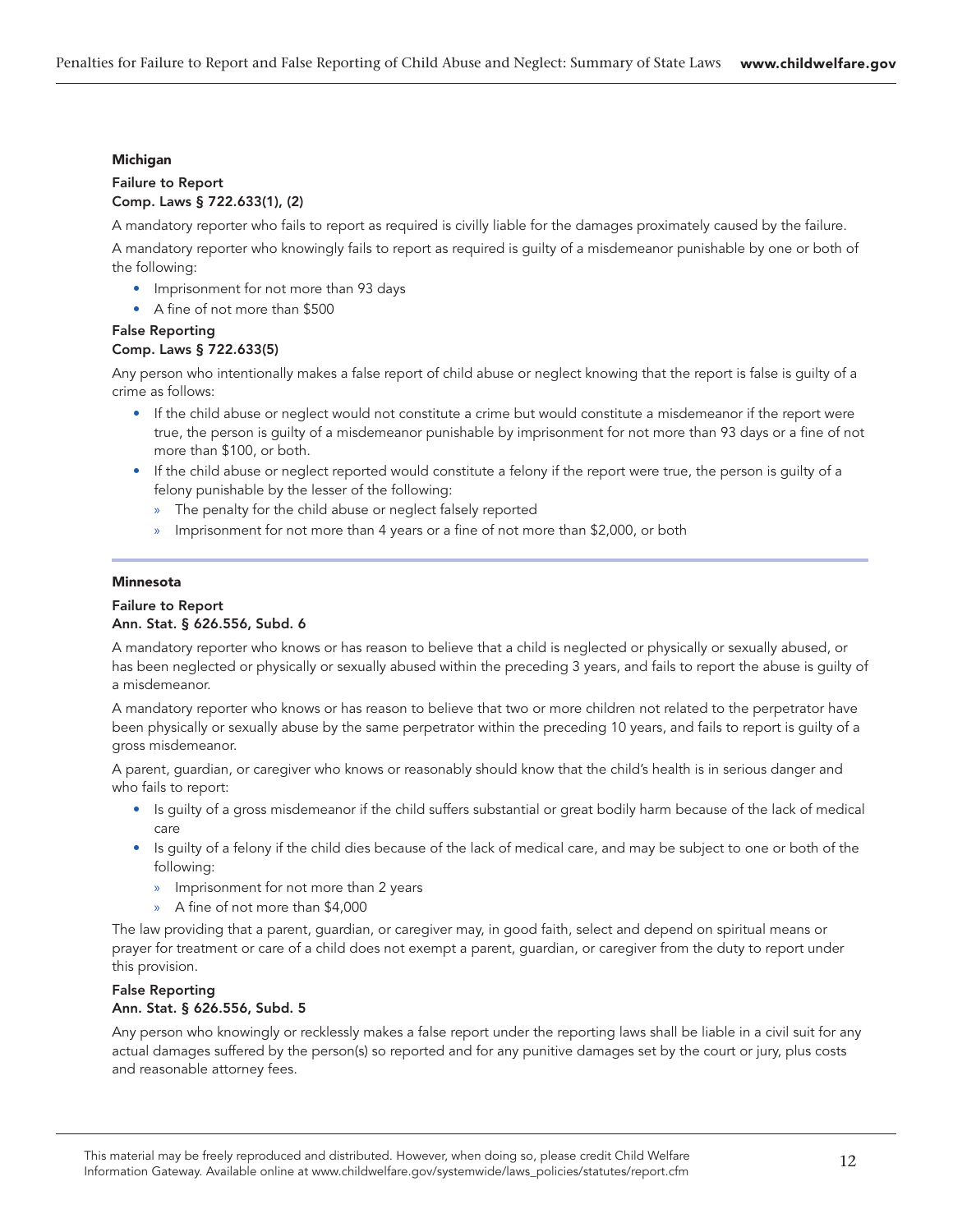#### Mississippi

#### Failure to Report Ann. Code. § 43-21-353(7)

Anyone who willfully violates any provision of this section shall be, upon being found guilty, punished by a fine not to exceed \$5,000, by imprisonment in jail not to exceed 1 year, or both.

#### False Reporting

This issue is not addressed in the statutes reviewed.

#### Missouri

Failure to Report Ann. Stat. § 210.165(1)

Any person violating any provision of the reporting laws is guilty of a Class A misdemeanor.

# False Reporting Ann. Stat. § 210.165(2)-(3)

Any person who intentionally files a false report of child abuse or neglect shall be guilty of a Class A misdemeanor.

Every person who has been previously convicted of making a false report to the Division of Family Services and who is subsequently convicted of making a false report is guilty of a Class D felony and shall be punished as provided by law.

#### Montana

#### Failure to Report Ann. Code § 41-3-207

Any mandatory reporter who fails to report known or suspected child abuse or neglect or who prevents another person from reasonably doing so is civilly liable for the damages proximately caused by such failure or prevention.

Any mandatory reporter who purposely or knowingly fails to report when required or purposely or knowingly prevents another person from doing so is guilty of a misdemeanor.

#### False Reporting Ann. Code § 41-3-203(1)

Anyone reporting any incident of child abuse or neglect as required by law is immune from any liability, civil or criminal, that might otherwise be incurred or imposed unless the person was grossly negligent, acted in bad faith or with malicious purpose, or provided information knowing the information to be false.

#### Nebraska

Failure to Report Rev. Stat. § 28-717

Any person who willfully fails to make any report of child abuse or neglect required by § 28-711 shall be guilty of a Class III misdemeanor.

# False Reporting Rev. Stat. § 28-716

Any person participating in an investigation, making a report of child abuse or neglect, or participating in a judicial proceeding resulting from a report shall be immune from any liability, civil or criminal, that might otherwise be incurred or imposed, except for maliciously false statements.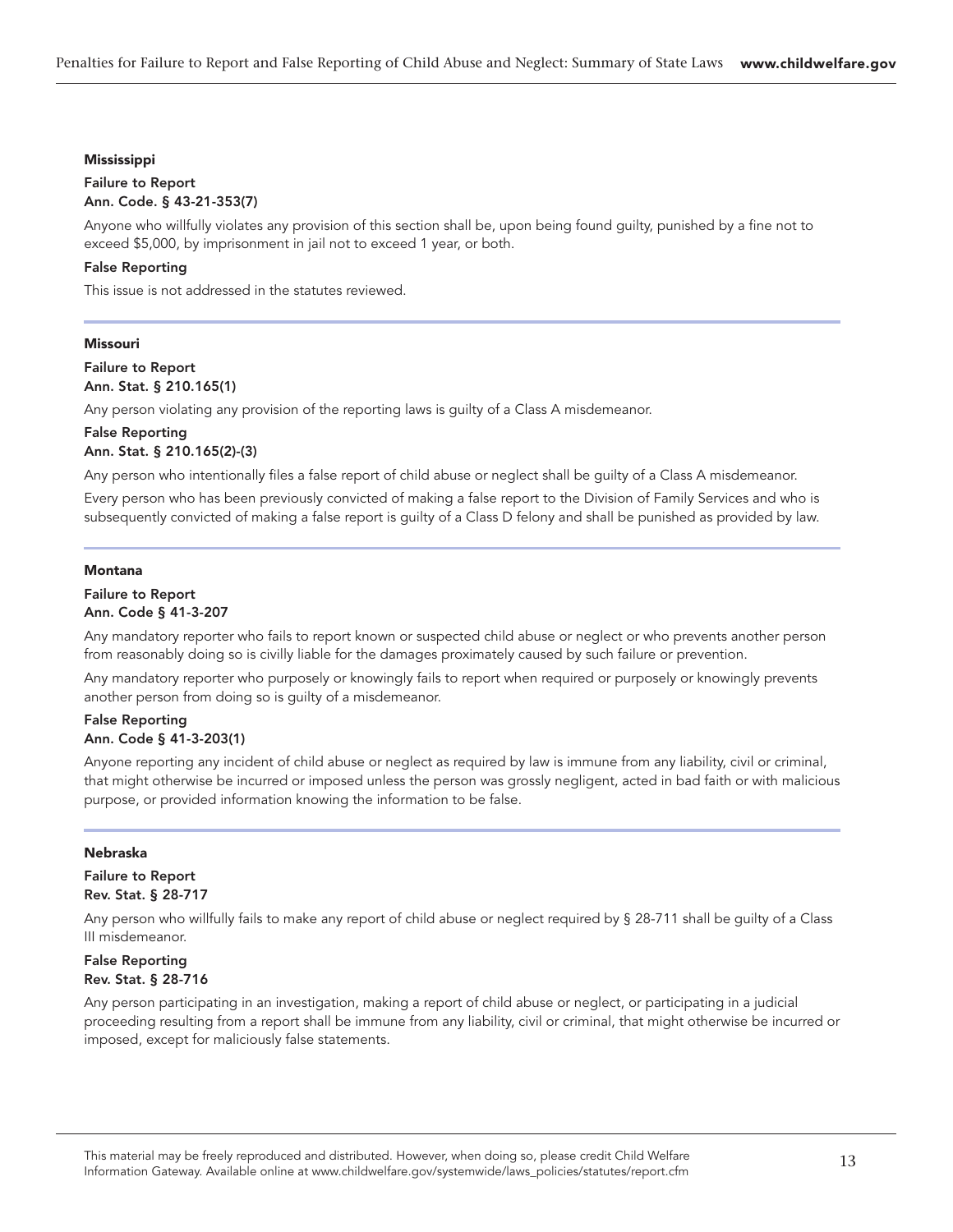#### Nevada

#### Failure to Report Rev. Stat. § 432B.240

Any person who knowingly and willfully violates the provisions of the reporting laws is guilty of a misdemeanor.

#### False Reporting

This issue is not addressed in the statutes reviewed.

#### New Hampshire

#### Failure to Report Rev. Stat. § 169-C:39

Anyone who knowingly violates any provision of the reporting laws shall be guilty of a misdemeanor.

# False Reporting

This issue is not addressed in the statutes reviewed.

#### New Jersey

#### Failure to Report Ann. Stat. § 9:6-8.14

Any person knowingly violating the reporting laws, including the failure to report an act of child abuse having reasonable cause to believe that an act of child abuse has been committed, is a disorderly person.

#### False Reporting

This issue is not addressed in the statutes reviewed.

#### New Mexico

# Failure to Report Ann. Stat. § 32A-4-3(F)

Any person who violates the provisions of this section pertaining to the duty to report is guilty of a misdemeanor and shall be sentenced pursuant to § 31-19-1.

Upon conviction, the person shall be imprisoned in the county jail for a definite term that is less than 1 year, be fined not more than \$1,000, or both at the discretion of the judge.

#### False Reporting

This issue is not addressed in the statutes reviewed.

#### New York

# Failure to Report Soc. Serv. Law § 420

Any mandatory reporter who willfully fails to report as required shall be guilty of a Class A misdemeanor.

Any mandatory reporter who knowingly and willfully fails to report as required shall be civilly liable for the damages proximately caused by such failure.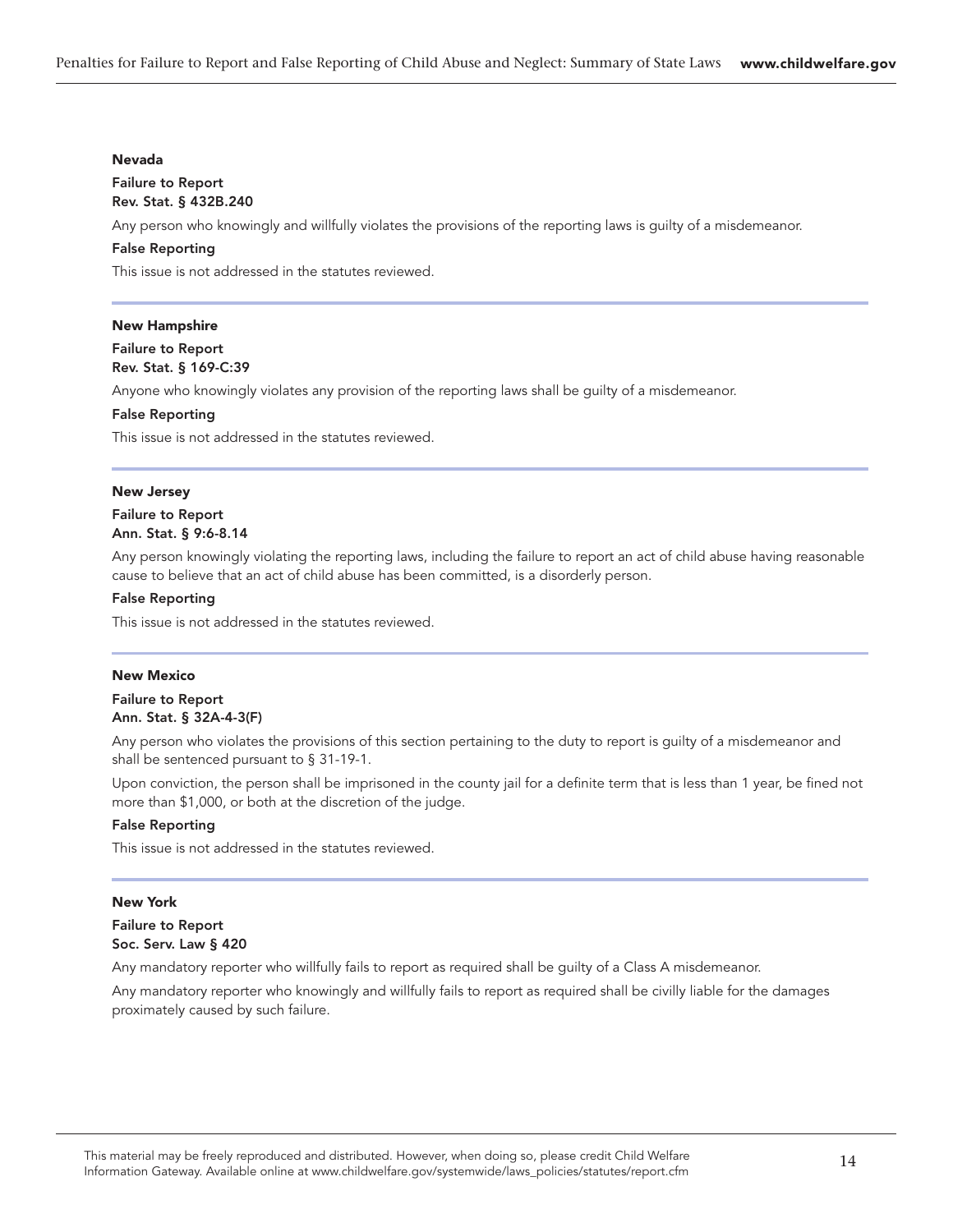#### False Reporting Penal Law § 240.50(4)

A person is guilty of falsely reporting an incident in the third degree when, knowing the information reported, conveyed, or circulated to be false or baseless, he or she reports, by word or action, an alleged occurrence or condition of child abuse or maltreatment that did not in fact occur or exist to:

- The statewide central register of child abuse and maltreatment
- Any person required to report cases of suspected child abuse or maltreatment, knowing that the person is required to report such cases, and with the intent that such an alleged occurrence be reported to the statewide central register

Falsely reporting an incident in the third degree is a Class A misdemeanor.

#### North Carolina

# Failure to Report Gen. Stat. § 7B-310

No privilege shall be grounds for any person or institution failing to report that a juvenile may have been abused, neglected, or dependent, even if the knowledge or suspicion is acquired in an official professional capacity, except when the knowledge or suspicion is gained by an attorney from that attorney's client during representation only in the abuse, neglect, or dependency case.

# False Reporting

This issue is not addressed in the statutes reviewed.

#### North Dakota

#### Failure to Report Cent. Code § 50-25.1-13

Any person required by this chapter to report or to supply information concerning a case of known or suspected child abuse, neglect, or death resulting from abuse or neglect who willfully fails to do so is guilty of a Class B misdemeanor.

# False Reporting Cent. Code § 50-25.1-13

Any person who willfully makes a false report, or provides false information that causes a report to be made, is guilty of a Class B misdemeanor unless the false report is made to a law enforcement official, in which case the person who causes the report to be made is guilty of a Class A misdemeanor.

A person who willfully makes a false report, or willfully provides false information that causes a report to be made, also is liable in a civil action for all damages suffered by the person reported, including exemplary damages.

#### Northern Mariana Islands

# Failure to Report Commonwealth Code Tit. 6, § 5315

Knowing or willful failure of any person to make a report pursuant to § 5313 shall, upon conviction, be punished by one or both of the following:

- Imprisonment for up to 1 year
- A fine of not more than \$1,000

#### False Reporting

This issue is not addressed in the statutes reviewed.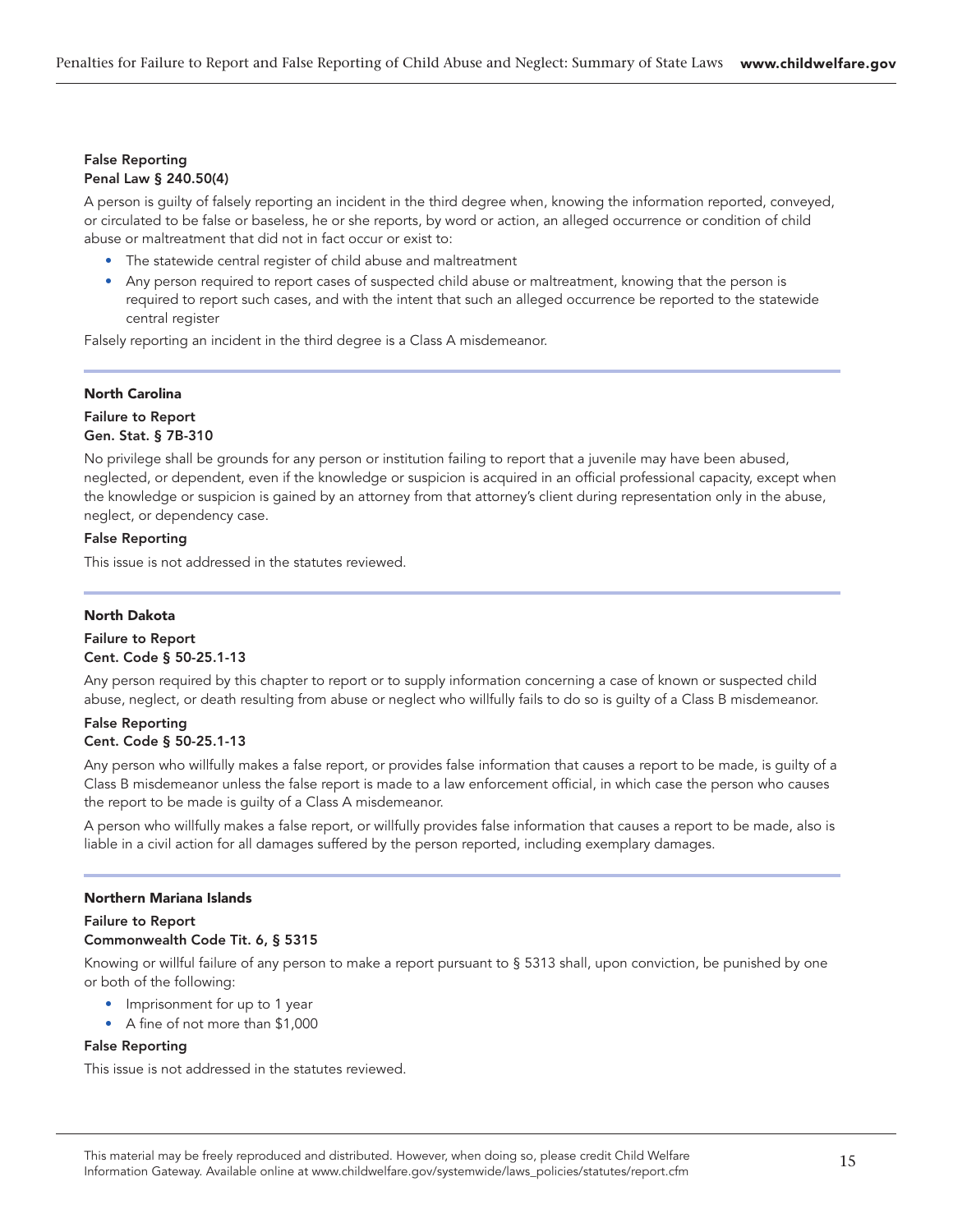#### Ohio

#### Failure to Report Rev. Code § 2151.99

Any person who fails to report suspected child abuse or neglect, as required by § 2151.421, is guilty of a misdemeanor of the fourth degree.

Any person, required to report by § 2151.421(A)(4) [requiring reports by clergy], who fails to report when knowing that a child has been abused or neglected and knowing that the person who committed the abuse or neglect was a cleric or another person other than a volunteer, designated by a church, religious society, or faith to act as a leader, official, or delegate on behalf of the church, religious society, or faith, is guilty of a misdemeanor of the first degree if the person who has failed to report and the person who committed the abuse or neglect belong to the same church, religious society, or faith.

The person who fails to report is guilty of a misdemeanor of the first degree if the child suffers or faces the threat of suffering the physical or mental wound, injury, disability, or condition that would be the basis of the required report when the child is under the direct care or supervision of another person over whom the offender has supervisory control.

# False Reporting Rev. Code § 2921.14

No person shall knowingly make or cause another person to make a false report alleging that any person has committed an act or omission that resulted in a child being abused or neglected.

Whoever violates this section is guilty of making or causing a false report of child abuse or child neglect, a misdemeanor of the first degree.

#### Oklahoma

#### Failure to Report Ann. Stat. Tit. 10A, § 1-2-101(C)

Any person who knowingly and willfully fails to promptly report suspected child abuse or neglect or who interferes with the prompt reporting of suspected child abuse or neglect may be reported to local law enforcement for criminal investigation and, upon conviction thereof, shall be guilty of a misdemeanor.

#### False Reporting Ann. Stat. Tit. 10A, § 1-2-101(D)

Any person who knowingly and willfully makes a false report pursuant to the provisions of this section or a report that the person knows lacks factual foundation may be reported to local law enforcement for criminal investigation and, upon conviction thereof, shall be guilty of a misdemeanor.

If a court determines that an accusation of child abuse or neglect made during a child custody proceeding is false and the person making the accusation knew it to be false at the time the accusation was made, the court may impose a fine, not to exceed \$5,000 and reasonable attorney fees incurred in recovering the sanctions, against the person making the accusation. The remedy provided by this paragraph is in addition to the first paragraph above or to any other remedy provided by law.

# Oregon

#### Failure to Report Rev. Stat. § 419B.010(3)

A person who violates the reporting laws commits a Class A violation. Prosecution under this law shall be commenced at any time within 18 months after the commission of the offense.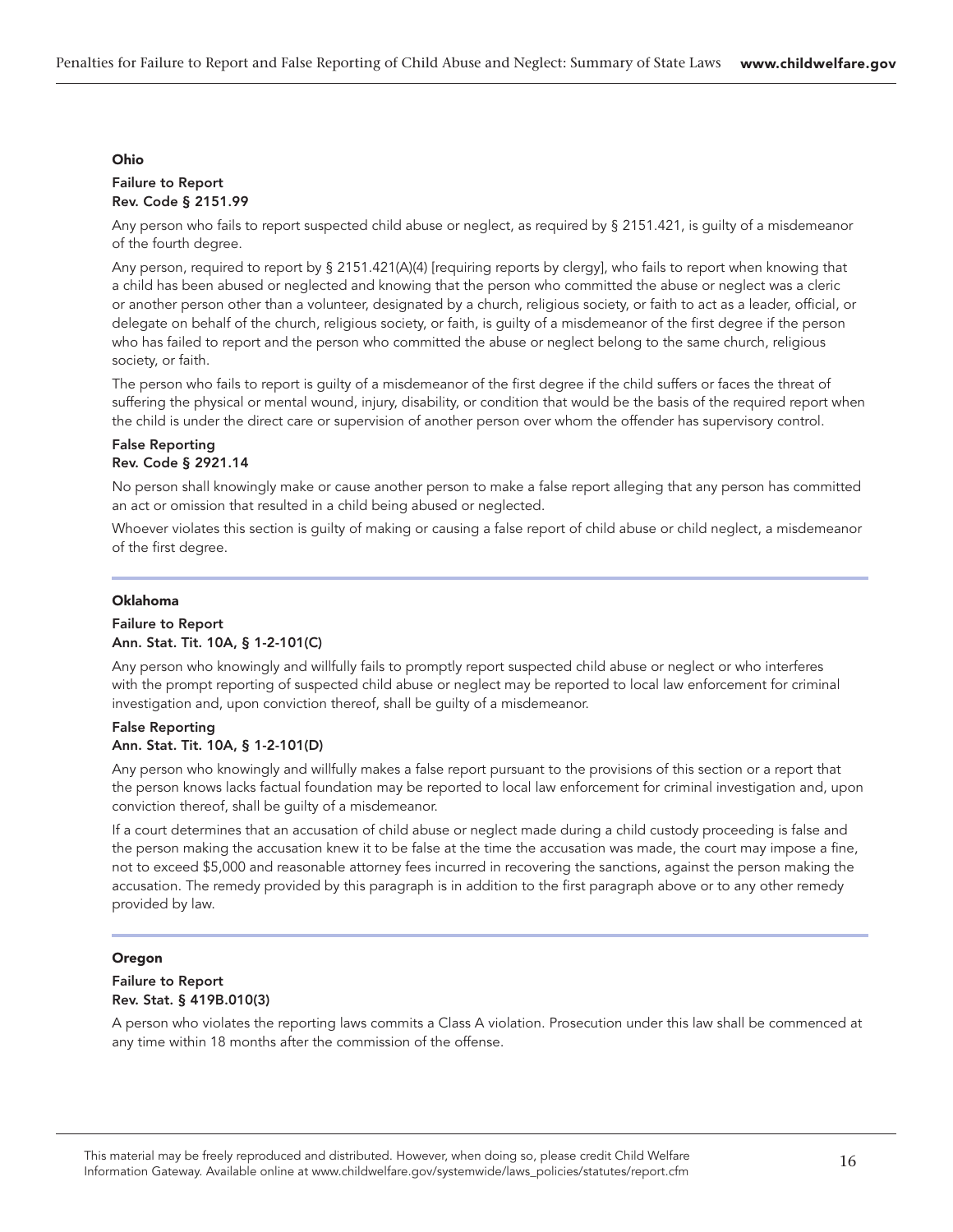#### False Reporting

This issue is not addressed in the statutes reviewed.

#### Pennsylvania

Failure to Report Cons. Stat. Ch. 23, § 6319

A mandatory reporter who willfully fails to report as required commits a misdemeanor of the third degree for the first violation and a misdemeanor of the second degree for a second or subsequent violation.

#### False Reporting

This issue is not addressed in the statutes reviewed.

#### Puerto Rico

#### Failure to Report

This issue is not addressed in the statutes reviewed.

#### False Reporting

This issue is not addressed in the statutes reviewed.

#### Rhode Island

#### Failure to Report Gen. Laws § 40-11-6.1

Any mandatory reporter who knowingly fails to report as required or who knowingly prevents any person acting reasonably from doing so, shall be guilty of a misdemeanor and upon conviction shall be subject to a fine of not more than \$500, imprisonment for not more than 1 year, or both.

In addition, any mandatory reporter who knowingly fails to perform any act required by the reporting laws or who knowingly prevents another person from performing a required act shall be civilly liable for the damages proximately caused by that failure.

# False Reporting Gen. Laws § 40-11-3.2

Any person who knowingly and willingly makes or causes to be made to the department a false report of child abuse or neglect shall be guilty of a misdemeanor and, upon conviction thereof, shall be fined not more than \$1,000 or imprisoned for not more than 1 year, or both.

#### South Carolina

# Failure to Report Ann. Code § 63-7-410

Any mandatory reporter or any person required to perform any other function under the reporting laws, who knowingly fails to do so, or a person who threatens or attempts to intimidate a witness, is guilty of a misdemeanor and, upon conviction, must be fined not more than \$500, be imprisoned for not more than 6 months, or both.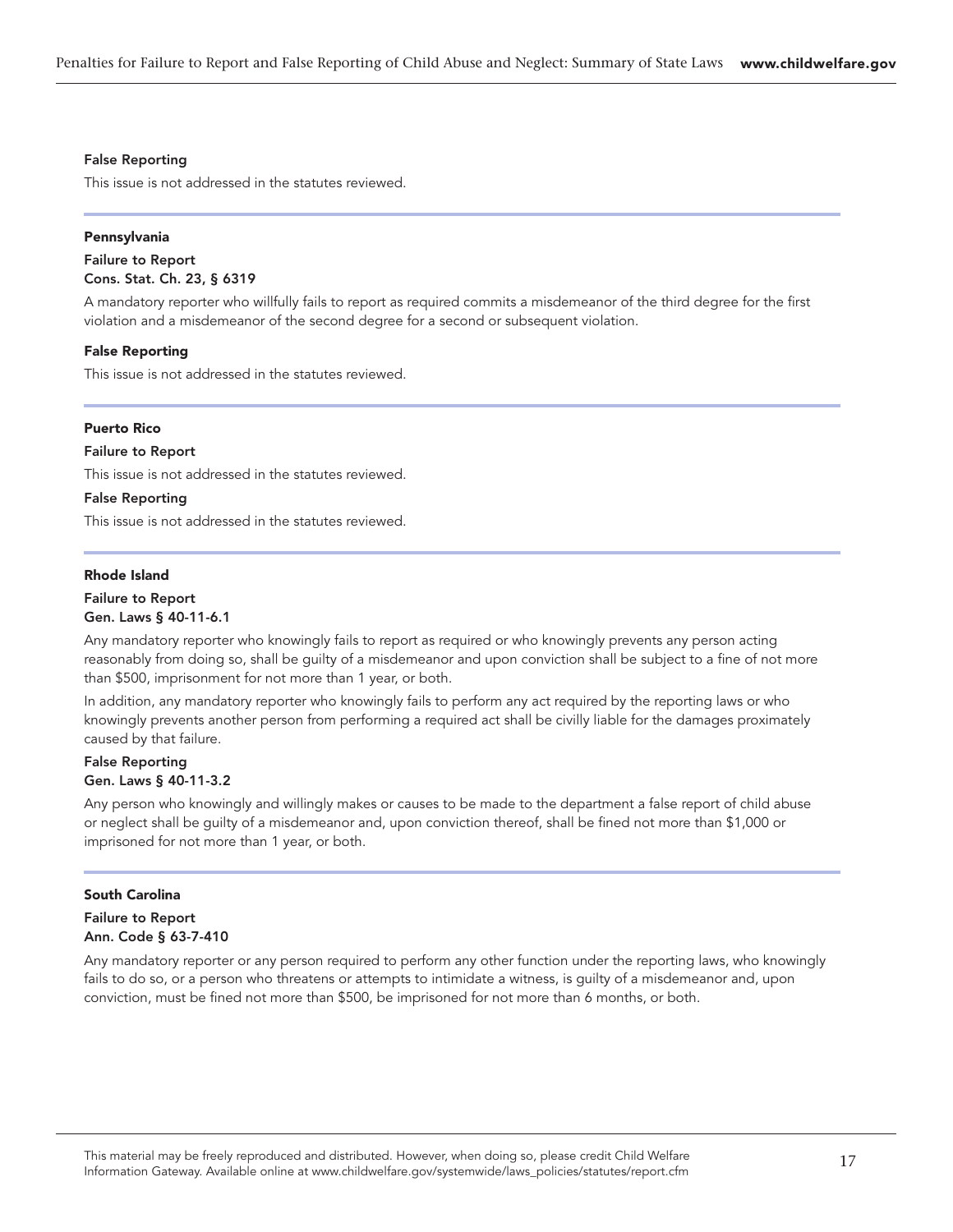#### False Reporting Ann. Code § 63-7-440

It is unlawful to knowingly make a false report of abuse or neglect. A person who violates this section is guilty of a misdemeanor and, upon conviction, must be fined not more than \$5,000, imprisoned for not more than 90 days, or both.

#### South Dakota

#### Failure to Report Ann. Stat. §§ 26-8A-3; 26-8A-4; 26-8A-6; 26-8A-7

Any mandatory reporter who knowingly and intentionally fails to make the required report is guilty of a Class 1 misdemeanor. This provision includes:

- Reports that must be made to the coroner when the reporter suspects that a child has died as a result of abuse or neglect
- Reports required of hospital staff
- Reports that are required of staff of public or private schools

#### False Reporting

This issue is not addressed in the statutes reviewed.

#### Tennessee

# Failure to Report Ann. Code § 37-1-412

Any person who knowingly fails to make a report required by § 37-1-403 commits a Class A misdemeanor.

A person believed to have violated this section shall be brought before the court. If the defendant pleads not guilty, the juvenile court judge shall bind the defendant over to the grand jury. If the defendant pleads guilty, the juvenile court judge shall sentence the defendant under this section with a fine not to exceed \$2,500.

# False Reporting Ann. Code Ann. § 37-1-413

Any person who either verbally or by written or printed communication knowingly and maliciously reports or causes, encourages, aids, counsels, or procures another to report a false accusation of child sexual abuse, or false accusation that a child has sustained any wound, injury, disability, or physical or mental condition caused by brutality, abuse, or neglect, commits a Class E felony.

#### **Texas**

# Failure to Report Family Code § 261.109

A person commits an offense if the person has cause to believe that a child's physical or mental health or welfare has been or may be adversely affected by abuse or neglect and knowingly fails to report in accordance with the reporting laws.

An offense under this section is a Class A misdemeanor, except that the offense is a State jail felony if it is shown on the trial of the offense that the child was a person with mental retardation who resided in a State-supported living center, the medical assistance program for persons with mental retardation (ICF-MR) component of the Rio Grande State Center, or a facility licensed under Chapter 252, Health and Safety Code, and the actor knew that the child had suffered serious bodily injury as a result of the abuse or neglect.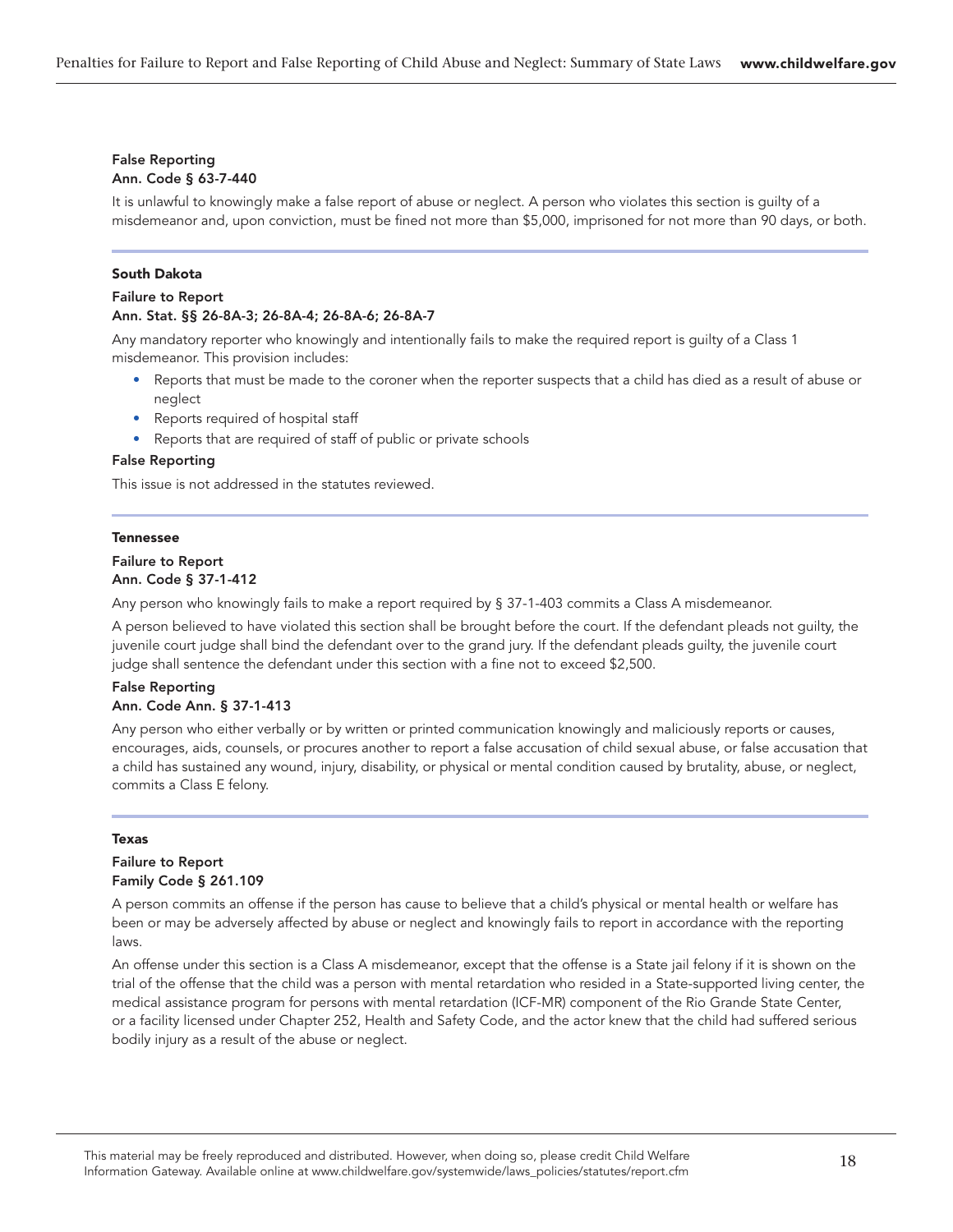#### False Reporting Family Code § 261.107

A person commits an offense if, with the intent to deceive, he or she knowingly makes a report of child abuse or neglect that is false. An offense under this subsection is:

- A State jail felony
- A felony of the third degree if the person has previously been convicted under this section

A person who is convicted of an offense under this section shall:

- Pay any reasonable attorney's fees incurred by the person who was falsely accused of abuse or neglect
- Be liable to the State for a civil penalty of \$1,000

#### Utah

# Failure to Report

# Ann. Code § 62A-4a-411

Any person, official, or institution required to report a case of suspected child abuse, child sexual abuse, neglect, fetal alcohol syndrome, or fetal drug dependency who willfully fails to do so is guilty of a Class B misdemeanor.

Action for failure to report must be commenced within 4 years from the date of knowledge of the offense and the willful failure to report.

#### False Reporting

This issue is not addressed in the statutes reviewed.

#### Vermont

#### Failure to Report Ann. Stat. Tit. 33, § 4913(f)

A person who violates the law requiring mandated reporters to report suspected child abuse or neglect shall be fined not more than \$500.

A person who violates the reporting laws with the intent to conceal abuse or neglect of a child shall be imprisoned not more than 6 months, fined for not more than \$1,000, or both.

#### False Reporting

This issue is not addressed in the statutes reviewed.

#### Virgin Islands

Failure to Report Ann. Code Tit. 5, § 2539

Any person, official, or institution required by this subchapter to report a case of alleged child abuse, sexual abuse, or neglect, or to perform any other act, who knowingly fails to do so, shall be guilty of a misdemeanor and shall be fined not more than \$500, imprisoned for not more than 1 year, or both.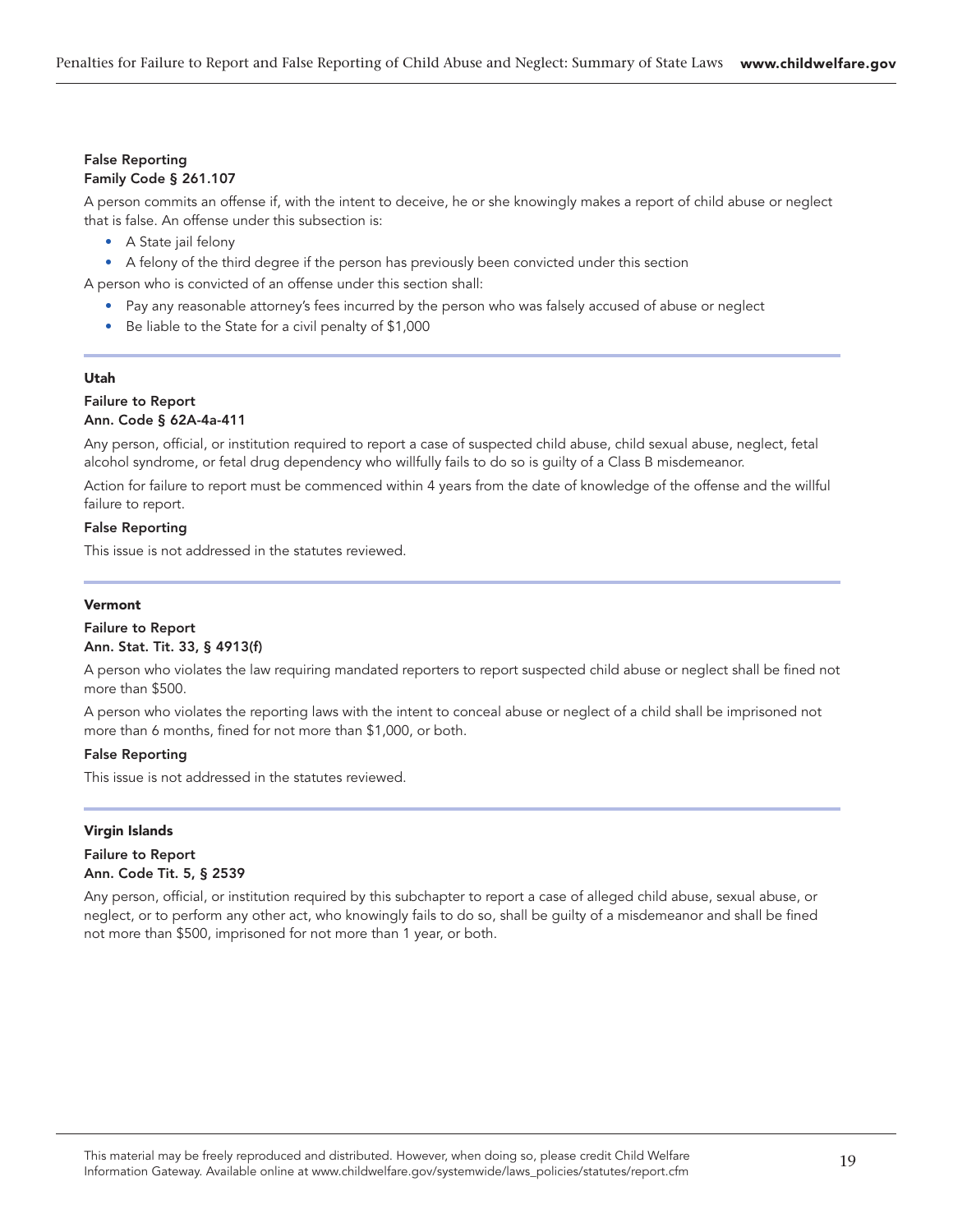# False Reporting Ann. Code Tit. 14, §§ 2146(c); 2144(a)

A person is guilty of falsely reporting an incident in the second degree when, knowing the information reported, conveyed, or circulated to be false or baseless, he or she reports, by word or action, to the Department of Human Services or Department of Health, an alleged occurrence of child abuse or maltreatment that did not, in fact, occur or exist. A person who is found guilty of reporting an incident in the second degree shall be:

- Fined \$5,000
- Imprisoned for not less than 5 years

# Virginia

#### Failure to Report Ann. Code § 63.2-1509(D)

Any person required to report pursuant to this section who fails to do so within 72 hours of his or her first suspicion of child abuse or neglect shall be fined:

- Not more than \$500 for the first failure
- Not less than \$100 nor more than \$1,000 for any subsequent failures

#### False Reporting Ann. Code § 63.2-1513(A)

Any person age 14 or older who makes or causes to be made a report of child abuse or neglect that he or she knows to be false shall be guilty of a Class 1 misdemeanor.

Any person age 14 or older who has been previously convicted under this subsection and who is subsequently convicted of making a false report of child abuse or neglect shall be guilty of a Class 6 felony.

# Washington

#### Failure to Report Rev. Code §§ 26.44.080; 9A.20.021

Every person who is required to make a report pursuant to the reporting laws and who knowingly fails to make such a report, shall be guilty of a gross misdemeanor.

Every person convicted of a gross misdemeanor shall be punished by imprisonment in the county jail for not more than 1 year, a fine of not more than \$5,000, or both.

#### False Reporting Rev. Code §§ 26.44.060(4); 9A.20.021

A person who intentionally and in bad faith knowingly makes a false report of alleged abuse or neglect shall be guilty of a misdemeanor.

Every person convicted of a misdemeanor shall be punished by imprisonment in the county jail for not more than 90 days, a fine of not more than \$1,000, or both.

# West Virginia

#### Failure to Report Ann. Code § 49-6A-8

Any mandated reporter who knowingly fails to report as required, or knowingly prevents another person acting reasonably from doing so, shall be guilty of a misdemeanor, and upon conviction shall be subject to confinement in the county jail for not more than 10 days, a fine of not more than \$100, or both.